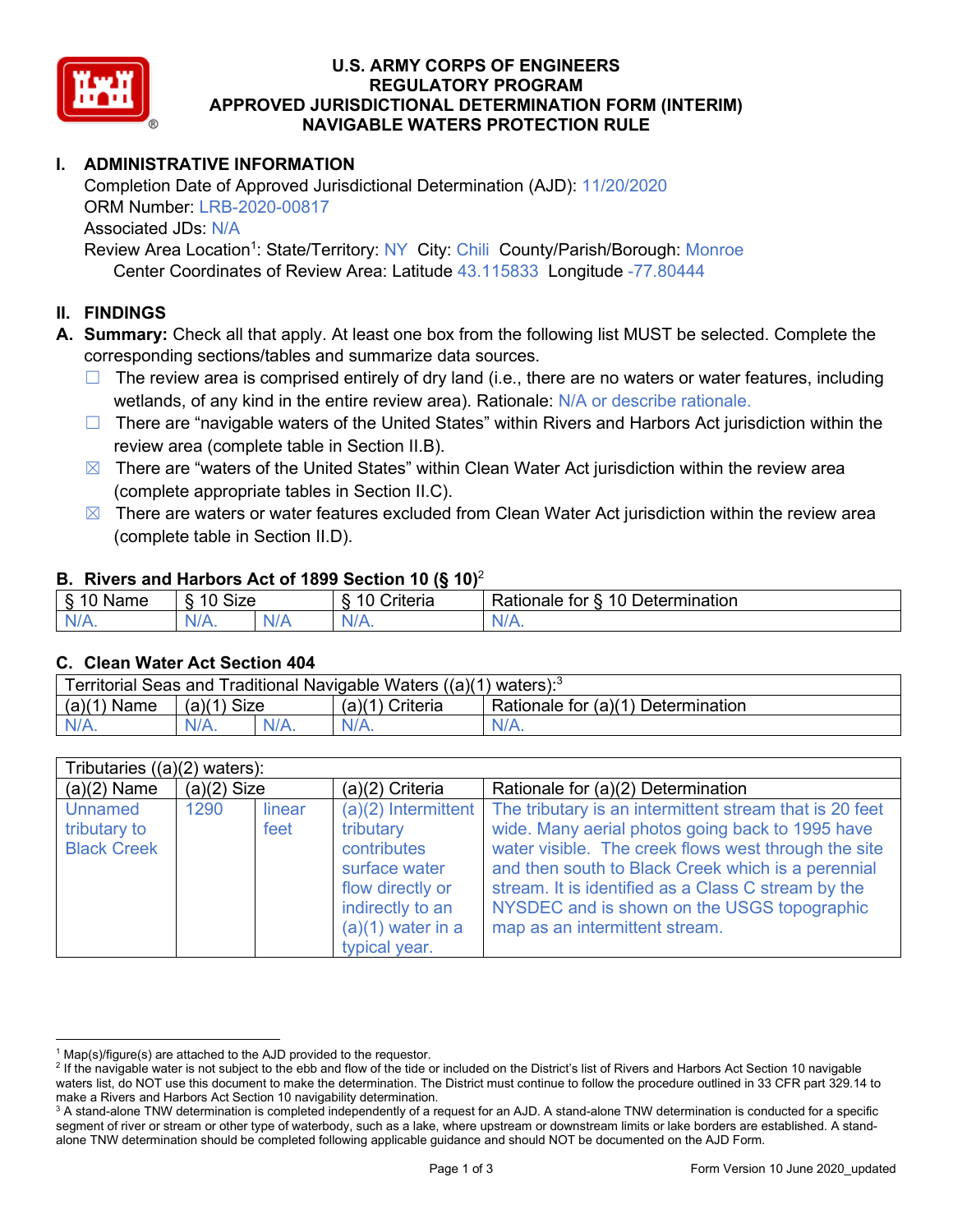

### **U.S. ARMY CORPS OF ENGINEERS REGULATORY PROGRAM APPROVED JURISDICTIONAL DETERMINATION FORM (INTERIM) NAVIGABLE WATERS PROTECTION RULE**

| Lakes and ponds, and impoundments of jurisdictional waters $((a)(3)$ waters): |               |         |                                                       |         |  |
|-------------------------------------------------------------------------------|---------------|---------|-------------------------------------------------------|---------|--|
| $(a)(3)$ Name                                                                 | $(a)(3)$ Size |         | Rationale for (a)(3) Determination<br>(a)(3) Criteria |         |  |
| $N/A$ .                                                                       | $N/A$ .       | $N/A$ . | $N/A$ .                                               | $N/A$ . |  |
|                                                                               |               |         |                                                       |         |  |

| Adjacent wetlands $((a)(4)$ waters): |                       |         |                    |                                    |  |
|--------------------------------------|-----------------------|---------|--------------------|------------------------------------|--|
| (a)(4)<br>Name                       | <b>Size</b><br>(a)(4) |         | Criteria<br>(a)(4) | Rationale for (a)(4) Determination |  |
|                                      | $N/A$ .               | $N/A$ . | $N/A$ .            | N/A.                               |  |

# **D. Excluded Waters or Features**

| Excluded waters $((b)(1) - (b)(12))$ : <sup>4</sup> |                       |                  |                                    |                                                                                                                                                                                                                                                                                                                                                                                                                                                                                                                                                                                                                                                                                                                                                                                                                                                                                                                                                                  |  |
|-----------------------------------------------------|-----------------------|------------------|------------------------------------|------------------------------------------------------------------------------------------------------------------------------------------------------------------------------------------------------------------------------------------------------------------------------------------------------------------------------------------------------------------------------------------------------------------------------------------------------------------------------------------------------------------------------------------------------------------------------------------------------------------------------------------------------------------------------------------------------------------------------------------------------------------------------------------------------------------------------------------------------------------------------------------------------------------------------------------------------------------|--|
| <b>Exclusion Name</b>                               | <b>Exclusion Size</b> |                  | Exclusion <sup>5</sup>             | Rationale for Exclusion Determination                                                                                                                                                                                                                                                                                                                                                                                                                                                                                                                                                                                                                                                                                                                                                                                                                                                                                                                            |  |
| <b>Wetland A</b>                                    | 0.2                   | $\text{acre}(s)$ | $(b)(1)$ Non-<br>adjacent wetland. | The delineation indicated no drainages or<br>tributaries are within the vicinity of Wetland A.<br>The wetland is a shallow surface concave<br>depression that collects water and holds it long<br>enough to provide wetland characteristics but<br>does not drain to any $(a)(1)-(a)(3)$ waters.<br>Photos included within the delineation report and<br>a review of aerial imagery show no natural or<br>artificial barrier between Wetland A and the<br>unnamed tributary to the south near the property<br>line. The NRCS/USDA Web Soil Survey "Flood<br>Frequency Class" rating is "none" which means<br>flooding is not probable. The chance of flooding<br>is nearly 0 percent in any year. All resources<br>reviewed support the determination that Wetland<br>A doesn't directly abut an $a(1)$ - $a(3)$ waters, are<br>not separated from an a(1)-a(3) waters by a<br>natural or man-made feature and are not<br>adjacent to an $a(1)$ - $a(3)$ waters. |  |

# **III. SUPPORTING INFORMATION**

- **A. Select/enter all resources** that were used to aid in this determination and attach data/maps to this document and/or references/citations in the administrative record, as appropriate.
	- $\boxtimes$  Information submitted by, or on behalf of, the applicant/consultant: Wetland Delineation Report, submitted by Environmental Resources, LLC, dated June 1, 2020

This information is sufficient for purposes of this AJD.

Rationale: Wetland delineation conducted by Environmental Resources, LLC, was submitted with accurate, completed data sheets, photographs, NWI map, web soil survey with hydric soil ratings and other supporting information.

- $\Box$  Data sheets prepared by the Corps: Title(s) and/or date(s).
- ☒ Photographs: Aerial and Other: Photos provided in the wetland delineation
- $\Box$  Corps site visit(s) conducted on: Date(s).

<sup>4</sup> Some excluded waters, such as (b)(2) and (b)(4), may not be specifically identified on the AJD form unless a requestor specifically asks a Corps district to do so. Corps districts may, in case-by-case instances, choose to identify some or all of these waters within the review area.  $5$  Because of the broad nature of the (b)(1) exclusion and in an effort to collect data on specific types of waters that would be covered by the (b)(1)

exclusion, four sub-categories of (b)(1) exclusions were administratively created for the purposes of the AJD Form. These four sub-categories are not new exclusions, but are simply administrative distinctions and remain (b)(1) exclusions as defined by the NWPR.